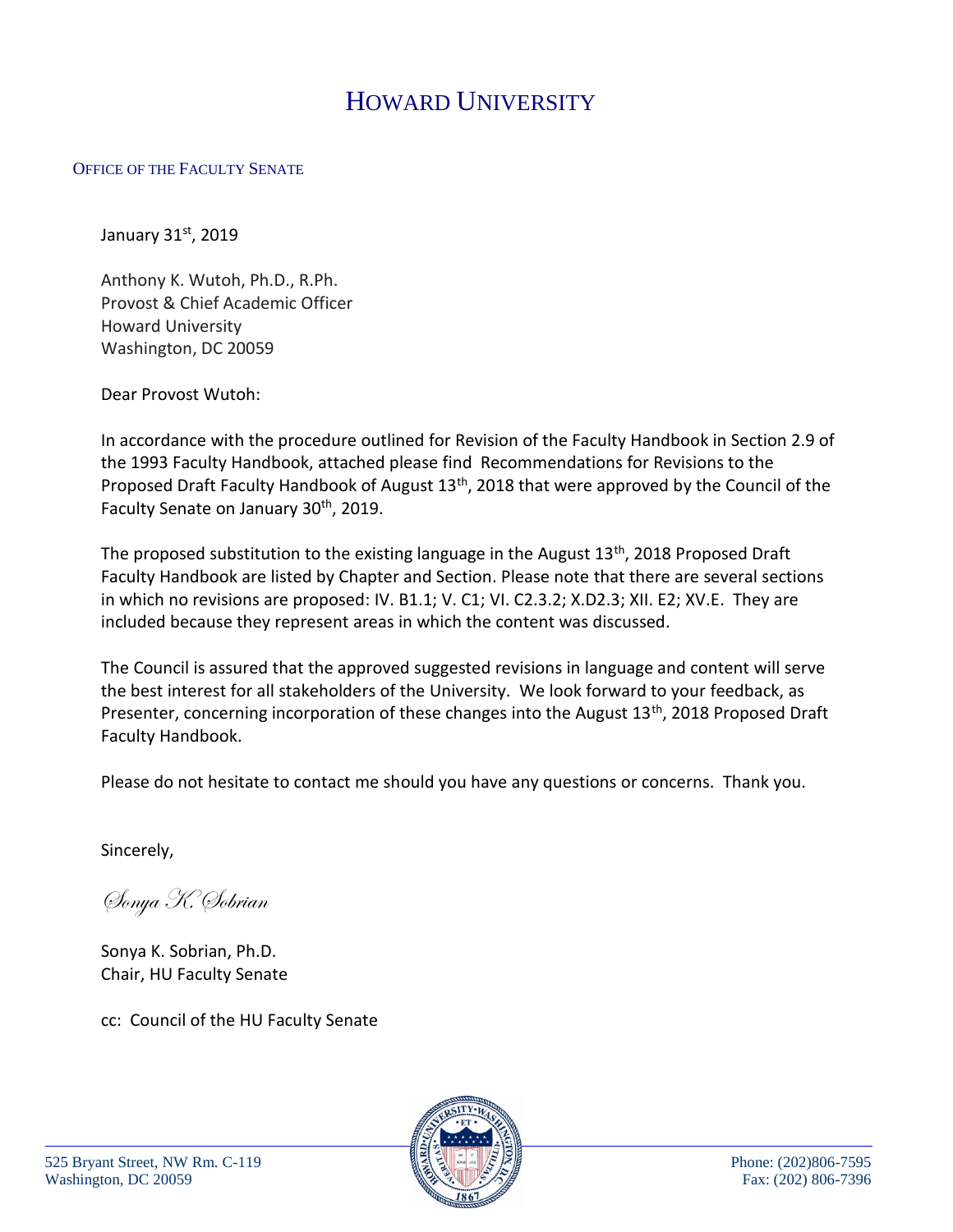## **Council Approved Recommendations for Revisions to the Proposed Draft Faculty Handbook of August 13, 2018**

### **I. Academic Organization and Governance**

#### **A2.1 Shared Governance**

Shared governance is defined as the right and responsibility of faculty to seek early and meaningful engagement with the administration and the Board of Trustees in the development of policies and decisions that impact university-wide programs and the responsiveness of Howard University to achieve its unique contemporary mission. In areas where the faculty have primary responsibility, such as the nature and quality of academic programs (including curriculum, subject matter and methods of instruction), faculty welfare (including faculty status), student welfare (including those aspects of student life which relate to the educational process), and research and scholarship, the governing board and president should concur with the faculty judgment except in rare instances and for compelling reasons which should be stated in detail. Shared governance ensures the right of faculty to seek change and to participate in the governance of the University through direct interaction and dialogue with the administration and/or the Board of Trustees, as set forth in the Constitution of the Faculty Senate.

#### **A2.2 The Role of the Board of Trustees and the President in Approving Academic Policies and Programs**

Academic policies and programs of individual schools and colleges usually emanate from the committee or department level and are submitted for subsequent consideration by the school/college faculty. Following faculty consideration, the dean of the school/college shall prepare a recommendation and submit both the recommendation and the proposal to the Provost. Following the Provost's review, these and the Provost's recommendation shall be forwarded to the President for review and approval and for submission to the Board of Trustees for final action. The dean, the Provost and the President shall acknowledge receipt and consult with the appropriate school/college faculty with respect to their recommendations in a timely manner.

The President shall communicate decisions of the Board of Trustees related to academic policies and programs to the faculty and the University community in a timely manner. In areas where the faculty have primary responsibility, the governing board and president should concur with the faculty judgment except in rare instances and for compelling reasons which should be stated in detail.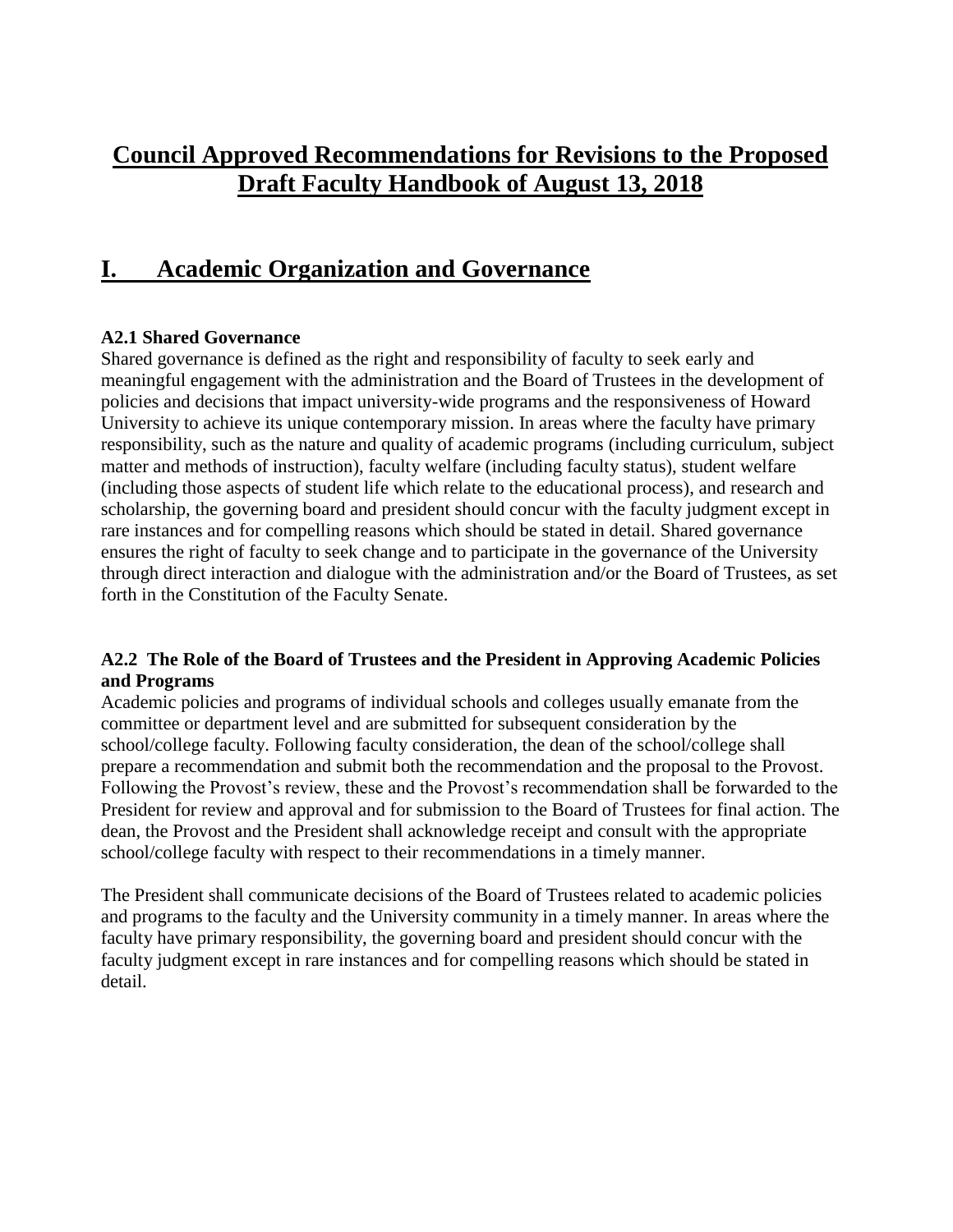#### **Section C2: Appointment, Reappointment and Search Procedures**

An outstanding faculty is critical to developing and maintaining academic excellence. The faculty is at the core of a University environment that demands the best from all of its participants. Additionally, a well-qualified and productive faculty helps attract other individuals, faculty members, students, staff and administrators to the University who will assist the University in achieving its mission.

The faculty has the responsibility for appropriate action on such matters as faculty appointments, reappointments, promotions, the granting of tenure, and dismissals. The faculty's primary responsibility for appointment, reappointment, and search procedures affecting the nature and quality of the academic program, faculty welfare, student welfare, and research and scholarship are based on the fact that the faculty's judgment is central to general educational policy. Furthermore, scholars in a particular field or activity are expected to have the chief competence for judging the work of their colleagues. Such competence should be exercised before either adverse or favorable judgments are made. Consideration of these matters is to be by faculty action through established procedures. These actions shall be reviewed by the dean, the Provost and the President, and shall be submitted to the Board of Trustees for final action, when necessary. The governing board and president should concur with the faculty judgment except in rare instances and for compelling reasons which should be stated in detail.

When the designated decisional authority regarding initial faculty appointments (the Provost for all temporary appointments and the President for all tenured, probationary tenure-track, and nontenured renewable term appointments) approves the appointment, the decisional authority will notify the applicant of the approval and enclose the employment contract specifying the rank, salary, full- or part-time status, term of the appointment, and academic unit(s) to which the person is assigned, and referencing the Faculty Handbook (including instructions for accessing it electronically). As noted below, in the course of recruiting new faculty members to the university, deans and other administrators may send offer letters to prospective faculty members that, besides the particulars noted above, make reference to such additional considerations as release from certain workload responsibilities, access to facilities and equipment, and financial support for travel or research assistance. All such offers of employment are contingent on final approval. Following final approval, the department chair or dean must also inform persons newly appointed to probationary tenure-track positions of the timeline for the pre-tenure review where applicable) and the promotion and tenure review, as well as the criteria and procedures that will be observed in evaluating him or her for reappointment, tenure, and/or promotion. Persons appointed to nontenured renewable term appointments must similarly be informed of the timelines, procedures, and criteria that will govern recommendations for their reappointment or (where applicable) promotion.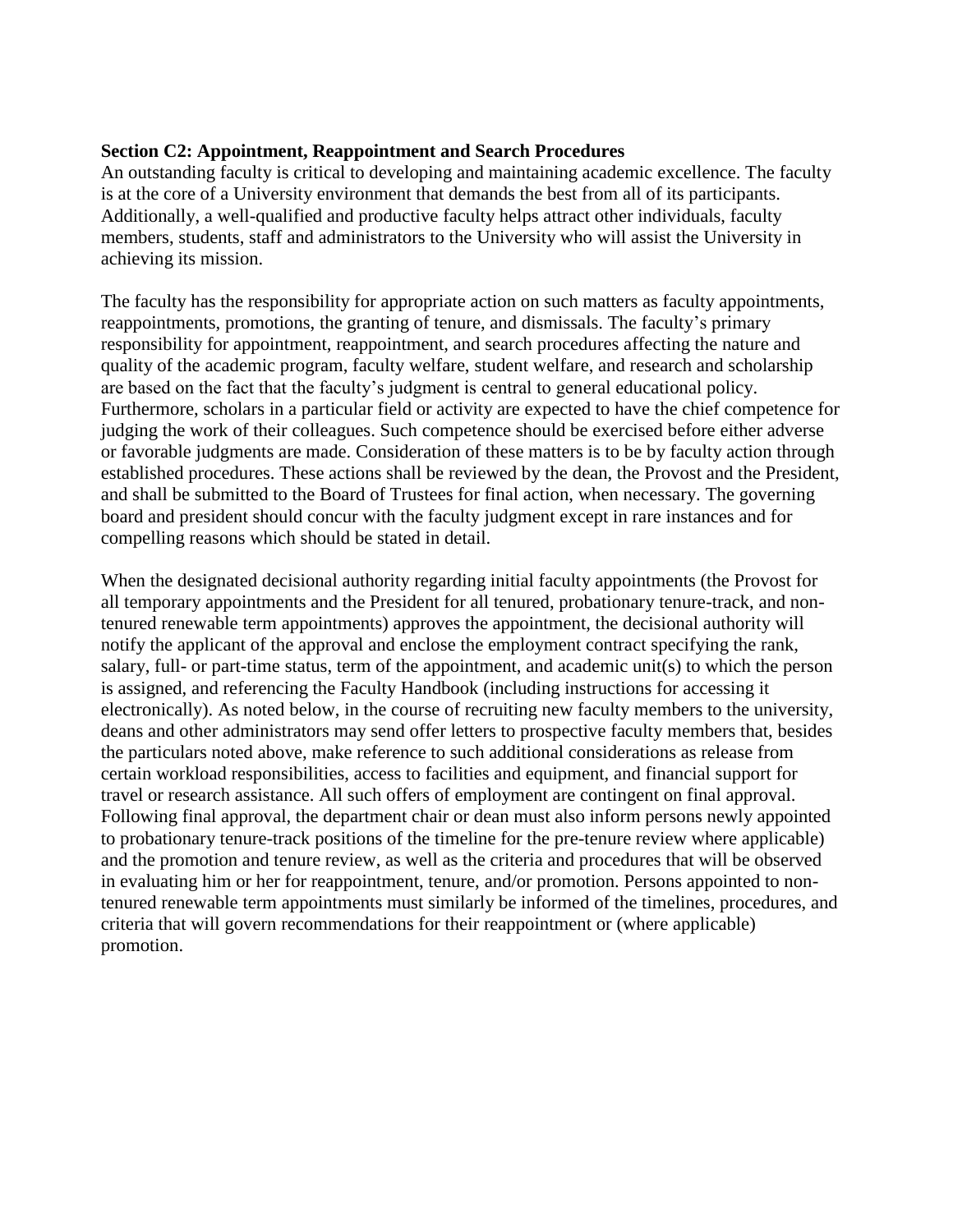### **II. Academic Committee Structure**

#### **Section A3: Academic Committee Structure A3.1 University-Wide Committees**

From time to time, the Presidents or the Provost may form various University-wide committees or task forces whose roles are distinct from, but do not conflict with, the committees that are part of the regular University governance structure, such as the Faculty Senate and faculties of the schools and colleges. Such committees may have an indefinite duration or they may be limited to a specific task and/or a specific period of time. Before creating such a body, the President or the Provost shall consult with the Faculty Senate such that faculty representatives should be selected by the faculty according to procedures determined by the faculty. Faculty should represent no less than 50% of the committee membership.

#### **A3.2 School and College Committees**

The functions, membership, and organization of all standing and ad hoc committees for each school/college shall be established and set forth in the school/college bylaws or by the dean, except as provided herein.

The following standing committees shall exist in each school/college: an Executive Committee; a Committee on Appointments, Promotions, and Tenure (APT); and a Curriculum Committee. The school/college Executive Committee shall be responsible for those matters delegated to it by the faculty. The school/college APT Committee shall make recommendations to the dean regarding appointments, promotions, and tenure of faculty members. The Curriculum Committee shall periodically review the school's/college's curricula and make recommendations to the dean regarding required enhancements. Other standing and ad hoc committees may be established by vote of the school/college faculty, by provisions set forth in the bylaws of the school/college as determined by the faculty of the school/college.

#### **A3.3 Departmental Committees**

Each department shall have, at a minimum, the following committees: an Executive Committee; a Committee on Appointments, Promotions and Tenure (APT); and a Curriculum Committee. The department APT Committee shall make recommendations regarding appointments, promotion, and tenure in accordance with the faculty handbook and the school/college bylaws. Other departmental standing and ad hoc committees may be established by faculty vote, by provisions set forth in the by-laws of the school/college as determined by the faculty of the school/college..

## **III. Faculty Participation in Academic Planning**

#### **A4.2.1 Faculty Participation in Academic Planning**

Faculty and administrators are partners in the shared responsibility for the academic and educational enterprise at Howard University. In this regard, there is joint responsibility to engage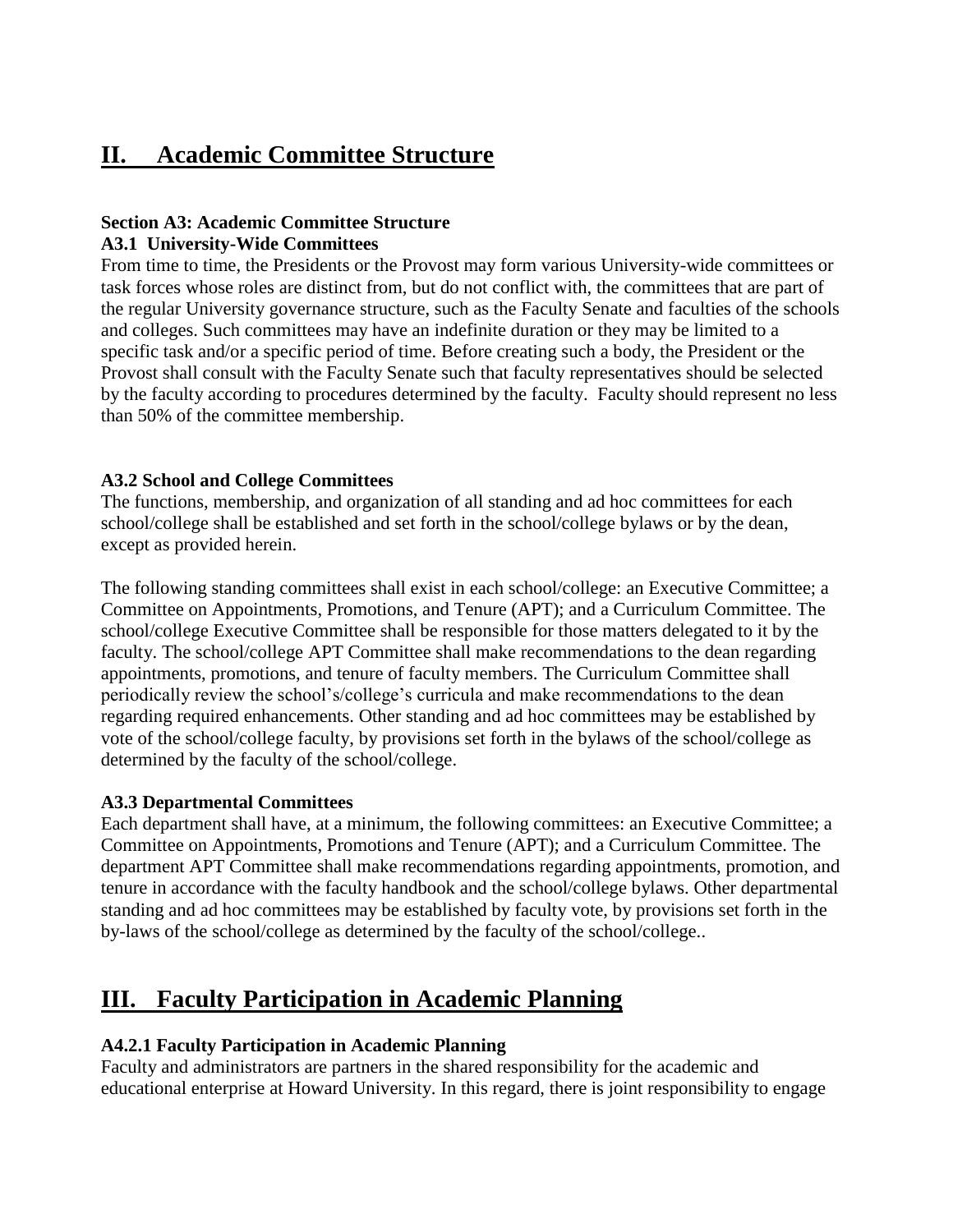in ongoing processes that guide important decisions regarding academic priorities, academic restructuring, budget/resource allocation, and planning—including capital expenditures and allocation of physical facilities. Faculty shall participate in the planning process for their school/college to ensure the growth of the educational and scholarly potential of the University. The regular members of the faculty of a school/college shall have an opportunity to make recommendations on proposals concerning such matters. Where the creation, consolidation, or elimination of departments, institutes, or other academic or research units making up a part of that school/college concern primary faculty responsibility, such as curriculum, subject matter and methods of instruction, research, faculty status, and those aspects of student life which relate to the educational process, the governing board and president should concur with the judgment of the regular members of the faculty except in rare instances and for compelling reasons which should be stated in detail . Deans shall consult with the faculty in matters relevant to the academic programs and administration of the unit and be guided by the principle of shared governance (see Sections A1.5.3 and A2.1).

Faculty shall be informed of decanal priorities, goals, and objectives at the start of the academic year, accompanied by budget summaries and resource allocations associated therewith. Faculty shall have an opportunity to offer advice and recommendations to the proposed plan to the extent that the proposed plan does not concern matters of primary faculty responsibility. Concerning the priorities, goals, objectives, and budgets for matters of primary faculty responsibility, the dean should concur with the judgment of the regular members of the faculty except in rare instances and for compelling reasons which should be stated in detail. At the conclusion of each academic year, deans shall provide the faculty with a written report of activities, accomplishments, and impediments related to the original proposed goals and objectives.

### **IV. Academic Freedom**

#### **B1.1 Academic Freedom and Responsibility**

Faculty members are entitled to academic freedom in teaching, research, publication, scholarly activity, assembly, service, and in the generation and transmission of new knowledge. Academic freedom is defined as follows:

- 1) freedom of inquiry, thought, expression, publication, and peaceable assembly;
- 2) the unrestricted exploration of subjects (including controversial questions), both on and off the campus, in a professionally responsible manner; and
- 3) expression and communication of the widest range of viewpoints, in accord with standards of research integrity, scholarly inquiry and professional ethics, free from internal or external interference or coercion.

Academic discourse frequently involves a strong expression of opinions, including discussion, deliberation, and debate.

The responsibility for defining the particulars of academic freedom primarily lies with the faculty as a body, guided by national norms, such as the "1940 Statement of Principles on Academic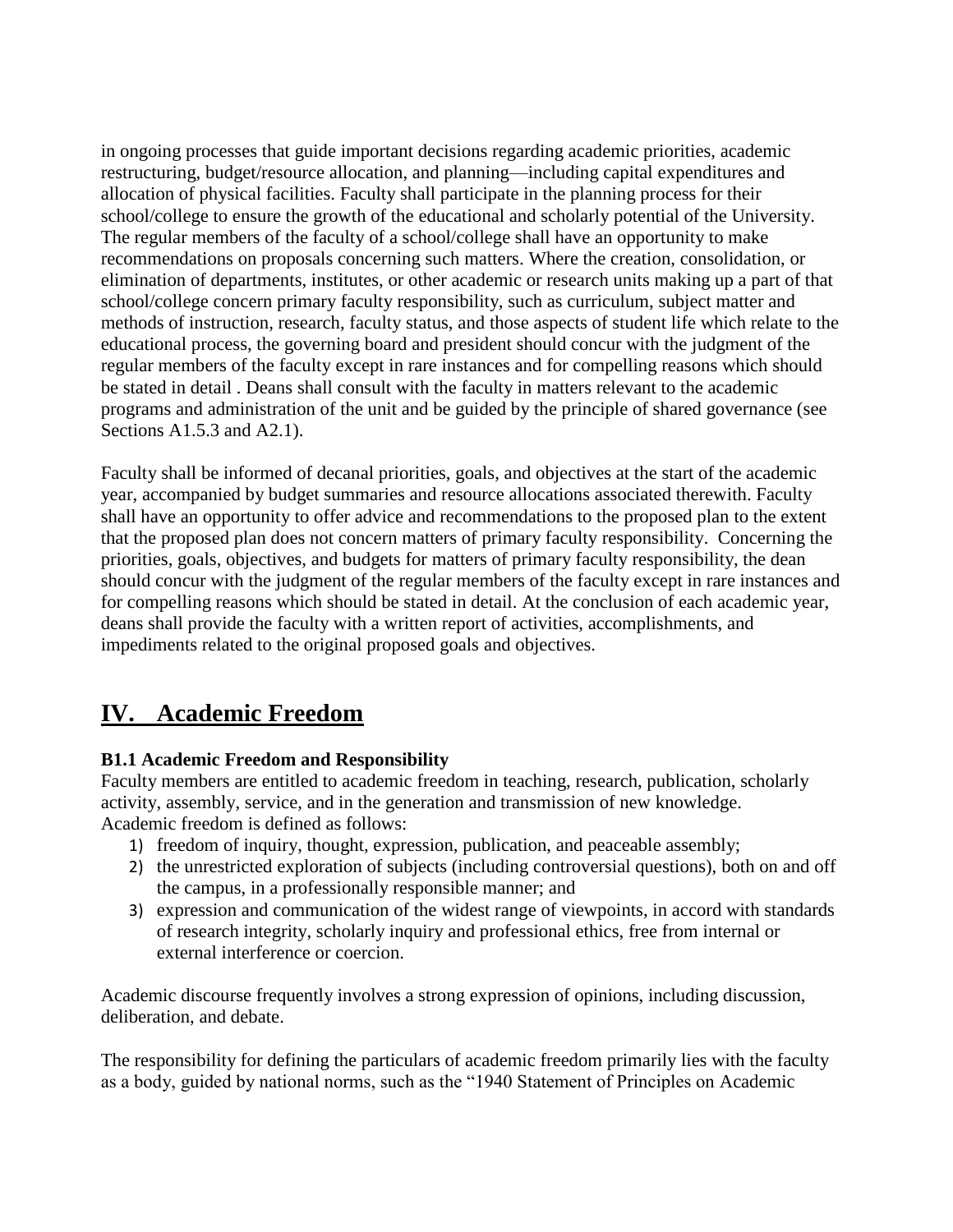Freedom and Tenure" issued by the American Association of University Professors. The exercise of academic freedom entails correlative duties of professional care when teaching, conducting research and scholarship, performing service, or otherwise acting as a member of the faculty.

Academic freedom in research is exercised in the pursuit of new knowledge, the publication of results, and in the generation of new concepts, theories, and hypotheses. In their exercise of academic freedom in research, faculty should be aware that they are subject to policies, regulations, and guidelines governing research that may be required by the University or by external entities such as government agencies or sponsors. Among these are the University's policies regarding sponsored research, intellectual property, research involving human subjects, research involving animals, academic fraud, scientific misconduct, and hazardous materials. The University has policies on the disposition of intellectual property, which are found in the Howard University Intellectual Property Policy. Faculty should be mindful that the University may have, and may assert, ownership of intellectual property developed by faculty, staff and, in some cases, students. Faculty must be careful not to provide University intellectual property, or their associated rights, to third parties without written permission from the Howard University Intellectual Property Committee. In sponsorship agreements, the University will generally try to retain intellectual property rights, or obtain fair consideration for them.

Academic freedom in the classroom, at scholarly assemblies, or in other learning environments involves the discussion and/or transmission of knowledge and information by faculty to foster in students a mature independence of thought and expression. In these contexts, faculty should be careful matters introduced into their teaching have a legitimate educational purpose. Students are entitled to an atmosphere conducive to learning and to fairness and respect in all aspects of the teacher-student relationship. Thus, faculty members must ensure that their treatment of students complies with all University policies, rules and regulations, including those regarding equal opportunity, non-discrimination, harassment and mistreatment, and the University's commitment to promoting the educational aspirations and achievements of all students.

Faculty members also have rights common to all citizens, free from institutional censorship or discipline for private activities, except insofar as such actions affect substantially their responsibilities to the University. At the same time, Howard University faculty members are obligated to be accurate, to exercise appropriate restraint, and to show respect for the opinions of others. Each faculty member has the right to criticize and seek alteration of institutional regulations and policies through appropriate means. However, faculty should remember that the public may judge their profession and the institution by their utterances and, therefore, should make clear when they are operating as individuals, rather than speaking on behalf of the University.

A faculty member's exercise of academic freedom shall not affect his or her terms and conditions of employment, including appointment, reappointment, performance evaluations, promotion, and tenure.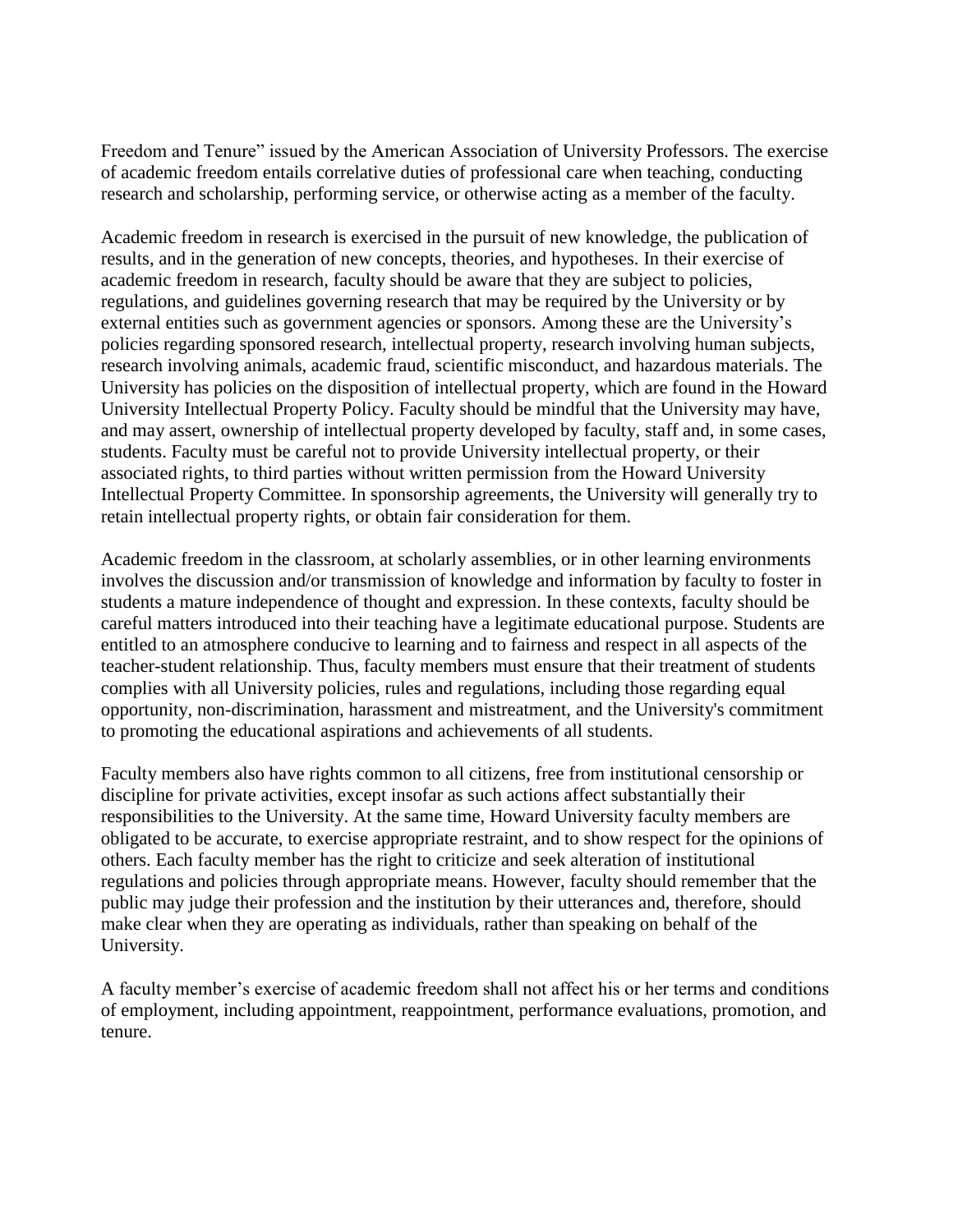# **V. Types of Faculty Appointments**

#### **Section C1: Types of Faculty Appointments**

Faculty members at Howard University hold appointments in one of three broad categories: (1) tenured and probationary tenure-track faculty; (2) faculty serving on non-tenured renewable term appointments; and (3) temporary faculty.

## **VI. Reappointment of Temporary Faculty**

#### **C2.3.2 Reappointment of Temporary Faculty**

Reappointment recommendations are usually initiated by the department chair, after consulting with the department APT Committee. If both the department chair and the department APT Committee decide not to recommend reappointment, no written recommendation will be generated and the matter is closed (subject to the notice of non-reappointment proviso in Section C2.4, immediately below). If either the chair or the department APT Committee recommends reappointment, both the chair's recommendation and the department APT Committee's recommendation are forwarded to the dean with appropriate documentation. The dean then obtains a recommendation from the school/college APT Committee, adds the dean's recommendation, and forwards the entire file to the Provost, whose decision is final.

In schools without departments, the school-wide APT committee initiates the recommendation to reappoint which is then forwarded to the dean, unless otherwise specified in the school's bylaws. If the recommendation is not to reappoint and the dean concurs, the matter is closed, provided that the applicant was timely notified of the decision not to reappoint. In all other cases, the dean will prepare a recommendation to accompany the APT committee's recommendation to the Provost for final decision.

# **VII. Notice of Non-Reappointment of Non-Tenured Faculty Members**

**C2.4 Standards for Notice of Non-Reappointment of Non-Tenured Faculty Members** Notice of non-reappointment of non-tenured faculty members must be provided as follows:

1) For probationary tenure‐track faculty members on three‐year contracts, at least 12 months (365 calendar days) prior to the expiration date of the current appointment.

2) For non‐tenured renewable term faculty members, at least 12 months (365 calendar days) prior to the expiration date of the current appointment.

3) For full‐time temporary faculty members, not later than December 15 of the second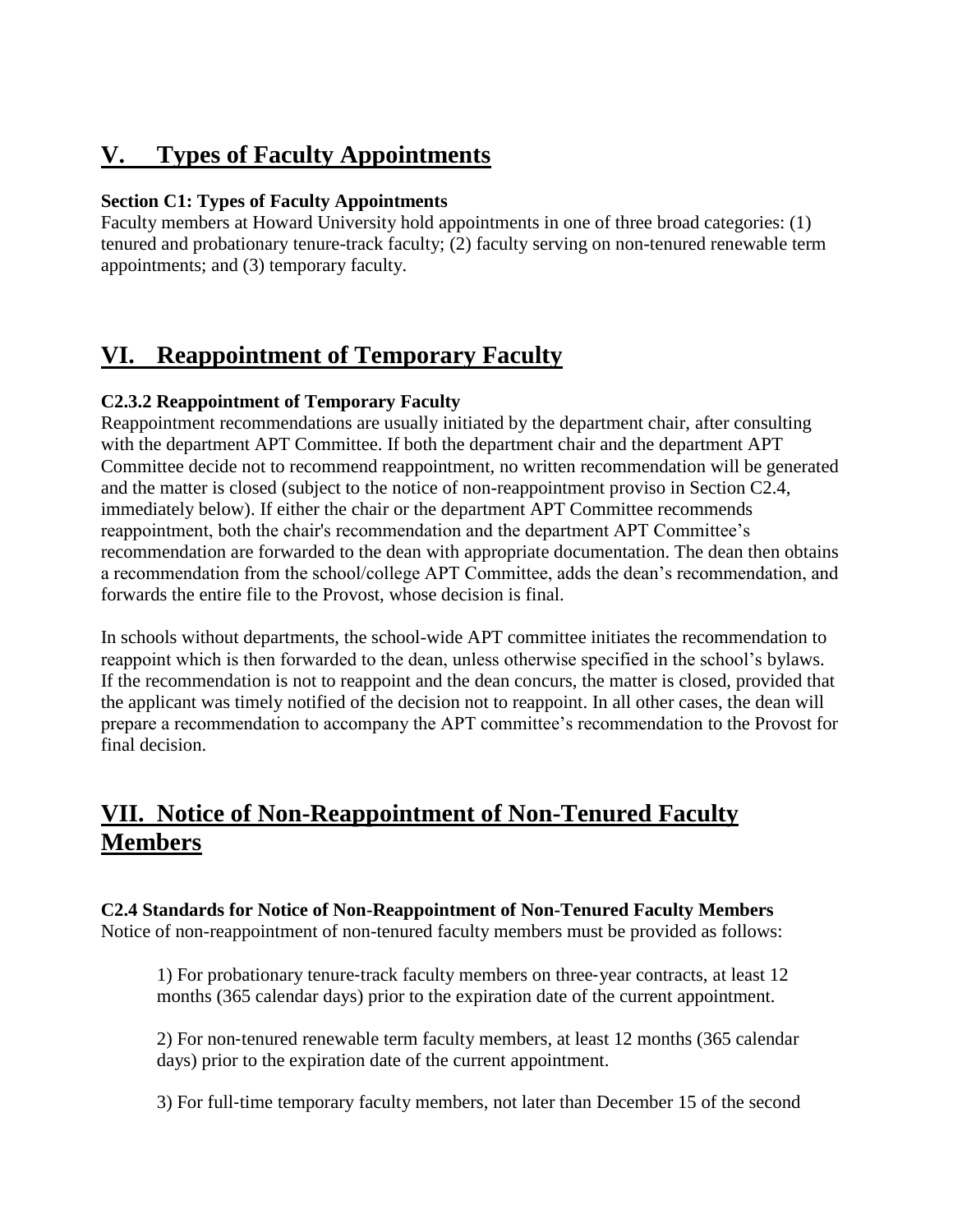academic year of service, if the appointment expires after the end of that year; or, if an initial two-year appointment terminates during an academic year, at least six months in advance of its termination.

Failure on the part of the University to provide timely notification of non-reappointment shall entitle the faculty member to a temporary appointment limited to one (1) academic year for probationary tenure-track and non-tenured renewable term faculty members and to (1) one semester for full-time temporary faculty members.

Late notice does not entitle the faculty member to tenure by default or to continued employment beyond what is necessary to observe the relevant notification requirement.

### **VIII. Separation of Faculty Due to Financial Exigency**

#### **Section C5: Separation of Faculty Due to Financial Exigency**

A financial exigency is defined as a severe financial crisis that fundamentally compromises the academic integrity of the institution as a whole, which requires termination of faculty appointments to alleviate it, and that cannot be alleviated by less drastic means. A financial exigency shall not be declared merely as an opportunity to implement academic or programmatic reform.

#### **C5.1 Declaration of a State of Financial Exigency**

As a first step, there should be an elected faculty governance body, or a body designated by a collective bargaining agreement, that participates in the decision that a condition of financial exigency exists or is imminent and that all feasible alternatives to termination of appointments have been pursued. A financial exigency will be declared by a majority of the members of the Board of Trustees of the University, in accordance with the policies and procedures recommended by the President and approved by the Board of Trustees.

#### **C5.2 Development of a Plan of Action**

Upon the Board's declaration of a financial exigency, the President will appoint a financial exigency advisory committee, which will include members selected by the Faculty Senate, to assist with the development of a plan of action to address the exigency. The President shall determine the composition and specific charge of the committee after consultation with the Faculty Senate such that faculty representatives should be selected by the faculty according to procedures determined by the faculty. Faculty should represent no less than 50% of the committee membership.

The following principles will be adhered to in the development of the financial exigency plan of action:

1) The responsibility of the faculty in matters of general educational policy will be recognized and consideration will be given to faculty judgments regarding the best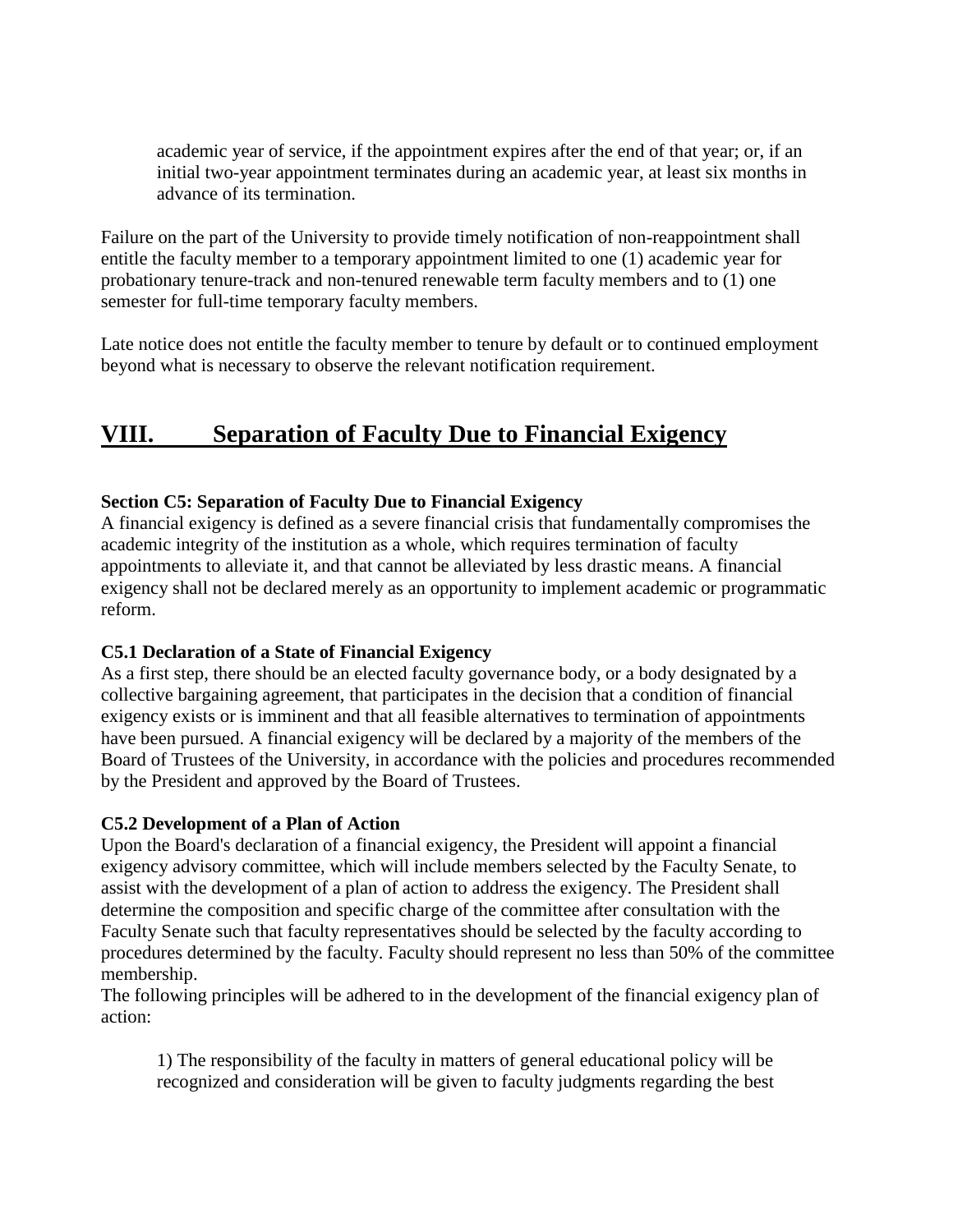response to the exigency.

2) No faculty member with tenure will be terminated unless all faculty members without tenure in the academic department, unit or program designated for retrenchment have been terminated.

The President shall present a plan of action to the University community, the Faculty Senate, and the Board of Trustees in a timely manner.

#### **C5.3 Notification to Faculty Members**

All tenured faculty members terminated for reasons of financial exigency will be terminated at the end of the academic year in which termination notice is given. To the extent that termination notice of less than 120 calendar days is given, severance will be paid in order to ensure that the terminated faculty member shall receive a total of 120 days of pay after receipt of the notice of termination. The written notice of termination must include a statement of the faculty member's right to respond and/or to present his or her case to the Faculty Grievance Commission.

#### **C5.4 Rights of Tenured Faculty Members in the Event of Financial Exigency**

Before terminating the appointment of a tenured faculty member for reasons of financial exigency, every reasonable effort shall be made to find another suitable position for the faculty member within the University. Departmental transfers may be made, if mutually acceptable, and the President (or the President's designee) will work with the affected parties to achieve an agreeable accommodation. Faculty retraining may be provided if such retraining will prepare the faculty member to perform duties associated with another University position within a reasonable period of time. Faculty members meeting age and service requirements, as determined by the Board of Trustees, will be given the option to retire early. The appropriate Faculty Senate Committee will monitor the University's efforts in seeking to find suitable positions within the University for displaced faculty members.

A tenured faculty member terminated for reasons of financial exigency shall receive one year's severance pay, retain university e-mail privileges for one (1) year, and will be allowed to participate in the University group health insurance program, consistent with the University's insurance plan, for up to 18 calendar months following the date of termination, unless a different period is required by law. The faculty member is entitled to other rights and benefits of terminated employees as may be specified by the Board of Trustees.

#### **C5.5 Other Rights Pertaining to All Faculty in the Event of Financial Exigency**

Faculty members terminated for reasons of financial exigency will have the opportunity to receive counseling services regarding employment opportunities outside the University. If a program that has undergone significant reduction or elimination as a result of financial exigency is reinstated or strengthened by reinstated full-time employees within three (3) years after termination of the state of financial exigency, tenured faculty terminated as a result of said reduction or termination will have the right to be reinstated, if positions are available, before new faculty are hired.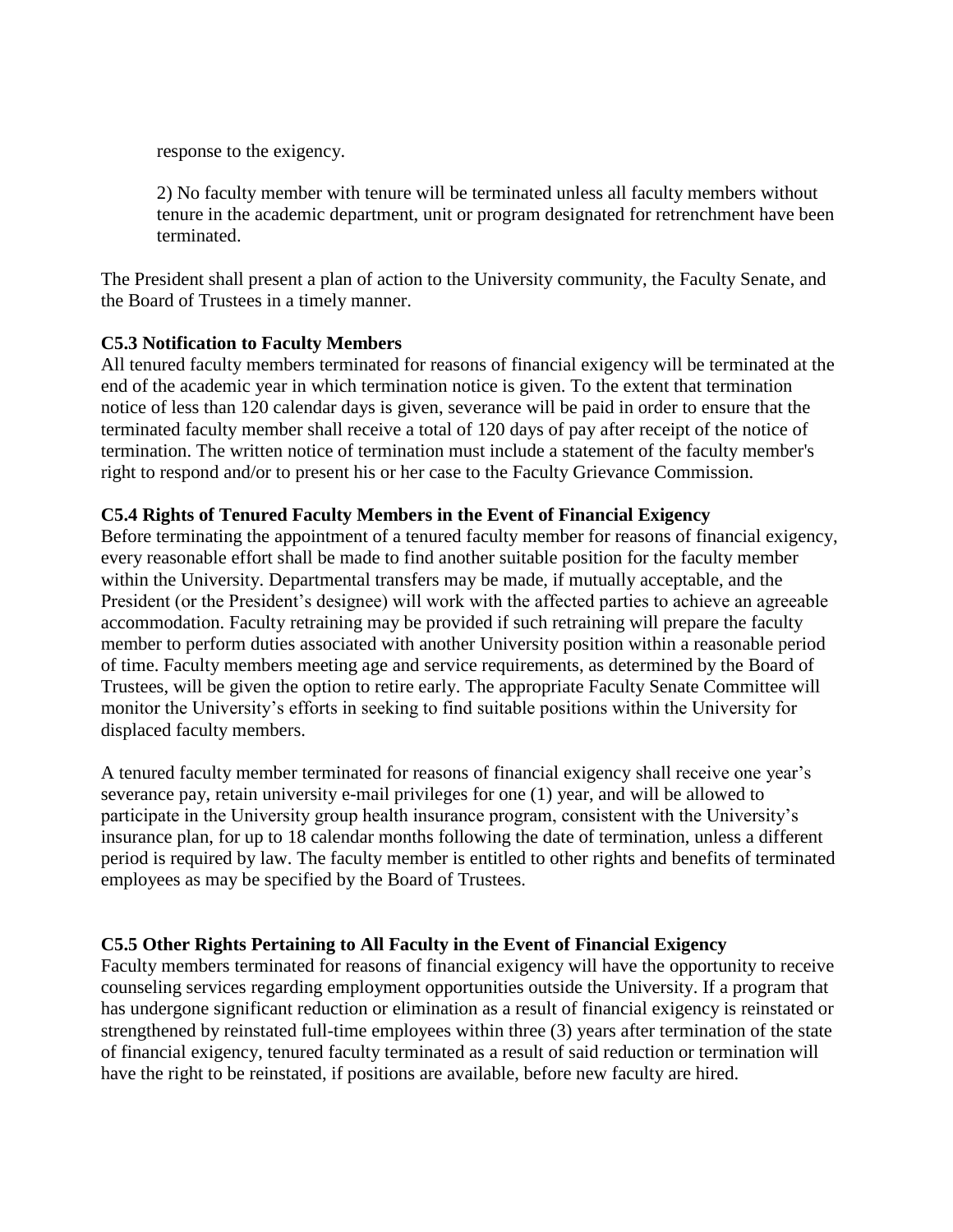Under established policies and procedures, a faculty member whose appointment is terminated for reasons of financial exigency has the right to appeal to the FGC.

#### **C5.6 Financial Exigency Sunset Provisions**

A declaration of financial exigency is valid for a period fixed by the Board of Trustees. In any case, after a period of one (1) year from the date of declaration of a financial exigency, the status of the University should be reviewed by both the President and the financial exigency advisory committee, and a report should be issued to the Board of Trustees containing recommendations for appropriate action.

### **IX. Section F1: Grievable Matters**

#### **Chapter F: Faculty Grievances, the Faculty Grievance Commission (FGC), and FGC Procedures**

#### **Section F1: Grievable Matters**

A grievance is a complaint alleging that a disciplinary action (or other adverse action) has been taken that has the potential to affect the faculty member's appointment status or the terms and conditions of employment or to abridge another right that all faculty members enjoy. The processes described below address five kinds of grievances: (1) appeals of recommended major disciplinary sanctions; (2) appeals of negative recommendations for reappointment, tenure, and/or promotion; (3) grievances against another faculty member; (4) grievances against administrators in cases that do not involve disciplinary actions; or (5) appeals of termination due to financial exigency.

#### **Section F6: Procedures Governing Grievances Involving Termination of Faculty Due to Financial Exigency**

If the administration issues notice to a particular faculty member of an intention to terminate the appointment because of financial exigency, the faculty member will have the right to a full hearing before a faculty committee. The hearing need not conform in all respects with a proceeding conducted pursuant to Section F2 [on dismissal for cause], but the essentials of an on-the-record adjudicative hearing will be observed. The issues in this hearing may include the following:

- (i) The existence and extent of the condition of financial exigency. The burden will rest on the administration to prove the existence and extent of the condition. The findings of a faculty committee in a previous proceeding involving the same issue may be introduced.
- (ii) The validity of the educational judgments and the criteria for identification for termination; but the recommendations of a faculty body on these matters will be considered presumptively valid.
- (iii) Whether the criteria are being properly applied in the individual case.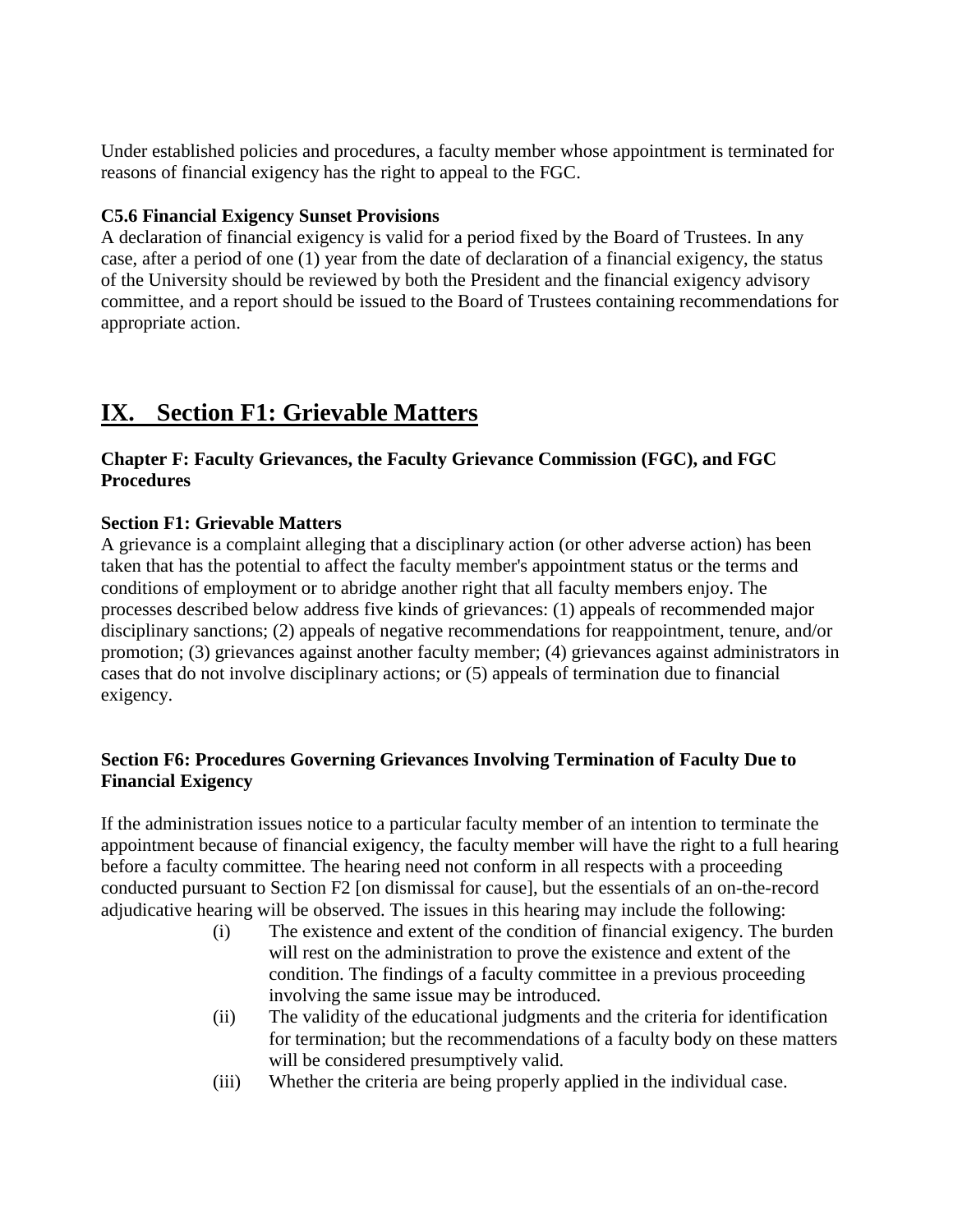## **X. Faculty, Tenure, Promotion and Evaluation**

#### **D2.3 Tenure Clock Extensions**

Under normal circumstances, the maximum probationary period for Assistant Professors is seven years (7) from the start of the tenure-track appointment, with the pre-tenure review in the third year and the mandatory review for tenure and promotion occurring in the sixth year. The maximum probationary period for Associate Professors is five (5) years, with the mandatory review for tenure in the fourth year. In certain circumstances, however, the tenure clock may be stopped and an extension may be granted beyond the customary maximum probationary periods.

Probationary tenure-track faculty members may request a one-year stoppage of the tenure clock for life events that may significantly interfere with their ability to achieve promotion and/ or tenure within the conventional time frames. Such life events include, but are not limited to, the following:

1) The addition of a child into the faculty member's household. If both parents are probationary faculty members, each is eligible for a one-year tenure-clock extension;

2) A serious health condition (as defined in the Federal and District of Columbia Family and Medical Leave Acts) of the faculty member, or of a domestic partner or family member for whom the faculty member acts as the primary caregiver;

3) The death of a parent, child, spouse, or domestic partner;

4) Active military service during the period of deployment;

5) Unforeseen circumstances that adversely affect the faculty member's ability to conduct scholarly work or fulfill other faculty responsibilities.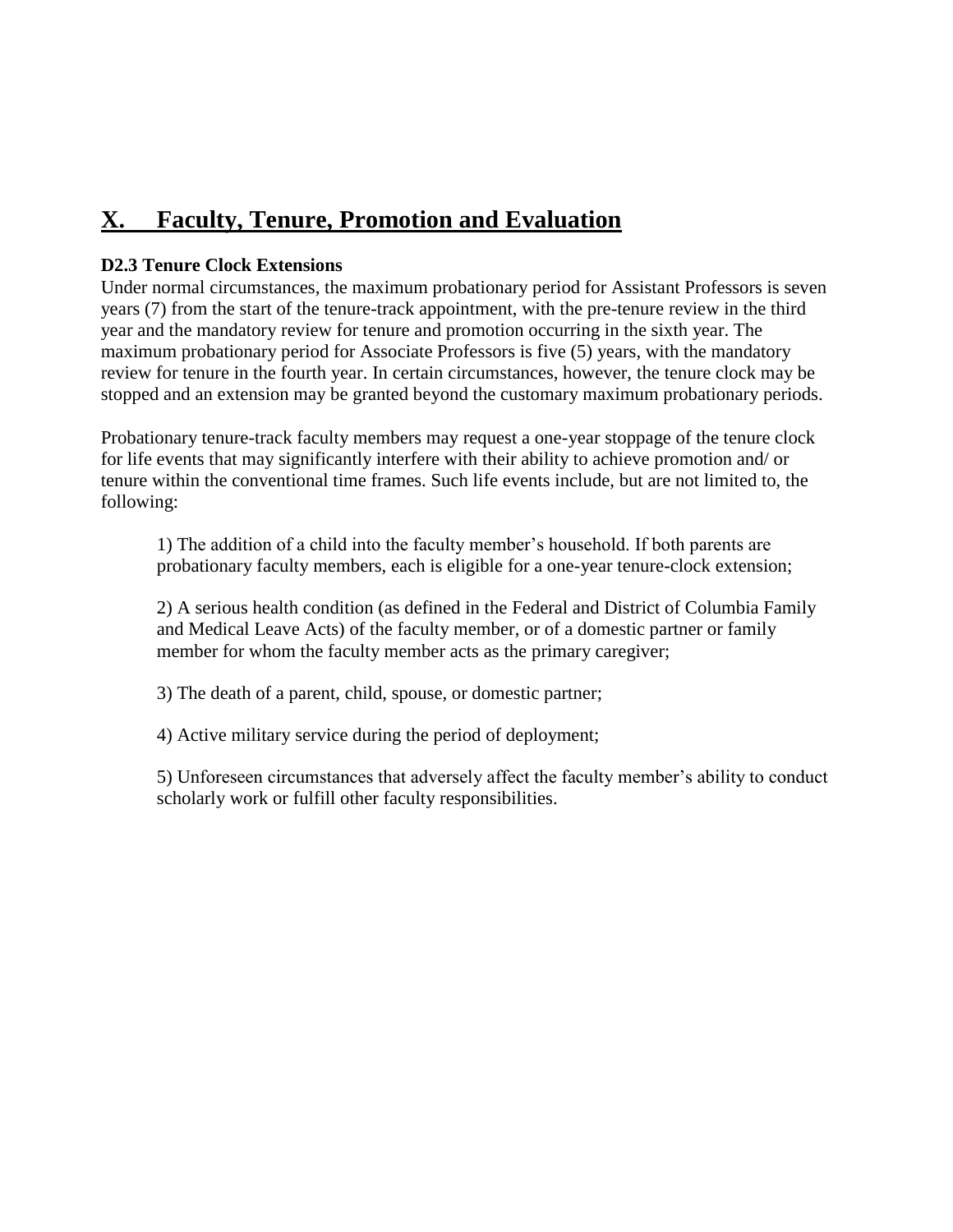## **XI. Disciplinary Matters**

#### **Section E1: Types of Disciplinary Sanctions**

Disciplinary actions against a faculty member may include written reprimands, which may also require satisfying the terms of a corrective action plan, and the major sanctions of reduction in pay or rank, removal of teaching responsibilities, revocation of tenure, suspension (with or without pay), and termination for just cause.

As a general rule, the principle of graduated discipline shall apply, with the disciplinary action commensurate with the behavior. Written reprimands attempt to correct objectionable behavior without otherwise affecting the faculty member's rank, status, or the terms and conditions of employment. Major sanctions involve actions that may affect the faculty member's rank, status, or the terms and conditions of employment.

A single incident involving a threat of immediate harm to the faculty member or others may warrant an immediate suspension pending further investigation and a formal recommendation. In these cases, the suspension shall be with pay.

### **XII. Written Reprimands**

#### **Section E2: Written Reprimands**

If the allegation brought to the attention of the administrator of an academic unit involves neglect of faculty responsibilities or violation of university policies or one that was the subject of previous charges, the administrator may issue a written reprimand. The administrator will notify the faculty member of the charge(s) and the proposed sanction and provide an opportunity for discussion and, if possible, resolution. The faculty member may, but is not required to, request that the Executive Committee of the academic unit involved review the matter and make a recommendation to the administrator before the reprimand is issued. If the sanction involves a corrective action plan, requiring participation in workshops or other appropriate professional development activities to achieve specifically stated goals and objectives, the notice will specify a timeline for completion and any other terms and conditions that apply. At the faculty member's request, the administrator will meet to discuss the proposed plan. The faculty member may be accompanied by another faculty member or by the Faculty Ombudsperson. If the sanction involves a letter of reprimand, the administrator will meet with the faculty member to discuss its contents before issuing it.

A faculty member who receives a written reprimand may, within two (2) weeks from receipt of the communication, submit a written request for reconsideration, which also will be incorporated into the file. If the faculty member has not previously sought review of that matter by the Executive Committee, the faculty member may, but is not required to, request that the Executive Committee review the matter and include a recommendation to be considered by the administrator. If the administrator decides to let the reprimand stand, the faculty member may request review by the next higher administrative authority, who will have two (2) weeks to make a decision and inform the faculty member and the relevant administrator in writing. The decision of the administrator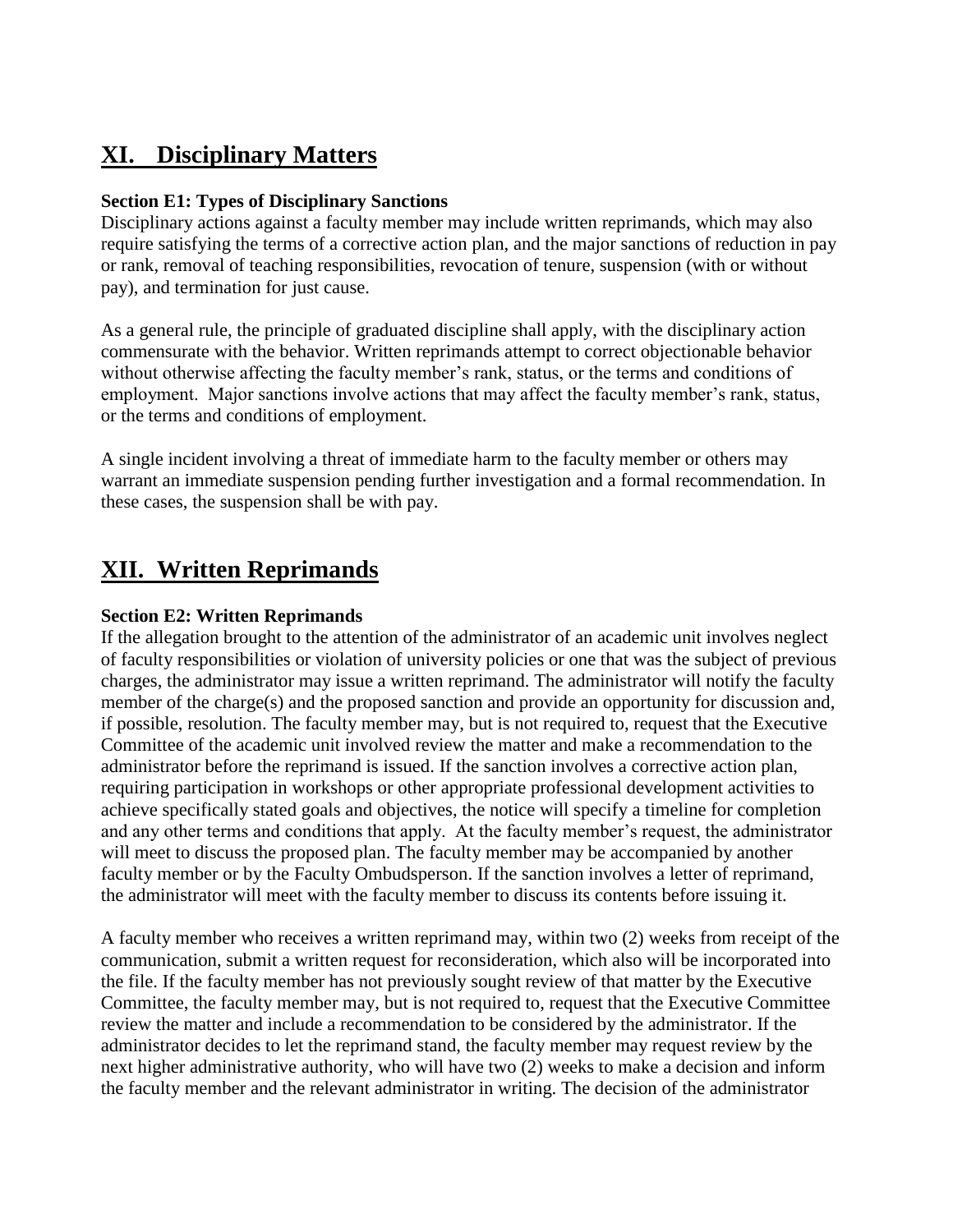who hears the appeal is final, and is not subject to grievance to the Faculty Grievance Commission.

### **XIII.Burden of Proof for Major Sanctions**

**Section E3: Major Sanctions**

**[. . .]**

The following procedures shall be observed:

1) A recommendation to impose a major sanction will normally be initiated by the dean of the unit in which the faculty member's primary appointment resides, after consultation with the department chair and the department Executive Committee. In schools that do not contain departments, the recommendation may be initiated by the dean of the unit in which the faculty member's primary appointment resides, after consultation with the associate dean for academic affairs (or other appropriate administrator) and an appropriate faculty committee. However, the Provost or other appropriate administrator may initiate the recommendation. In cases involving allegations of bullying or retaliation by an administrator who is also a member of the faculty, the complaining faculty member may initiate a complaint to the next level supervisor of the administrator against whom the allegations are made. In any case involving a major sanction, the burden of proof that just cause exists shall be on the administration. Proof shall be by clear and convincing evidence on the record as a whole.

## **XIV. Grounds for Major Sanctions**

#### **Section E3: Major Sanctions**

In light of the professional consequences, a recommendation to impose a major sanction is initiated by a dean or by the Provost. Except in the serious cases that justify immediate suspension, a recommendation to impose a major sanction shall be preceded by discussions between the faculty member and the appropriate academic administrator(s) looking toward a resolution. The faculty member may be accompanied by another faculty member or by the Faculty Ombudsperson. The President is the final decisional authority regarding the imposition of a major sanction.

The following grounds may lead to a recommendation for a major sanction if they are related, directly and substantially, to the fitness of faculty members in their professional capacities as teachers or researchers.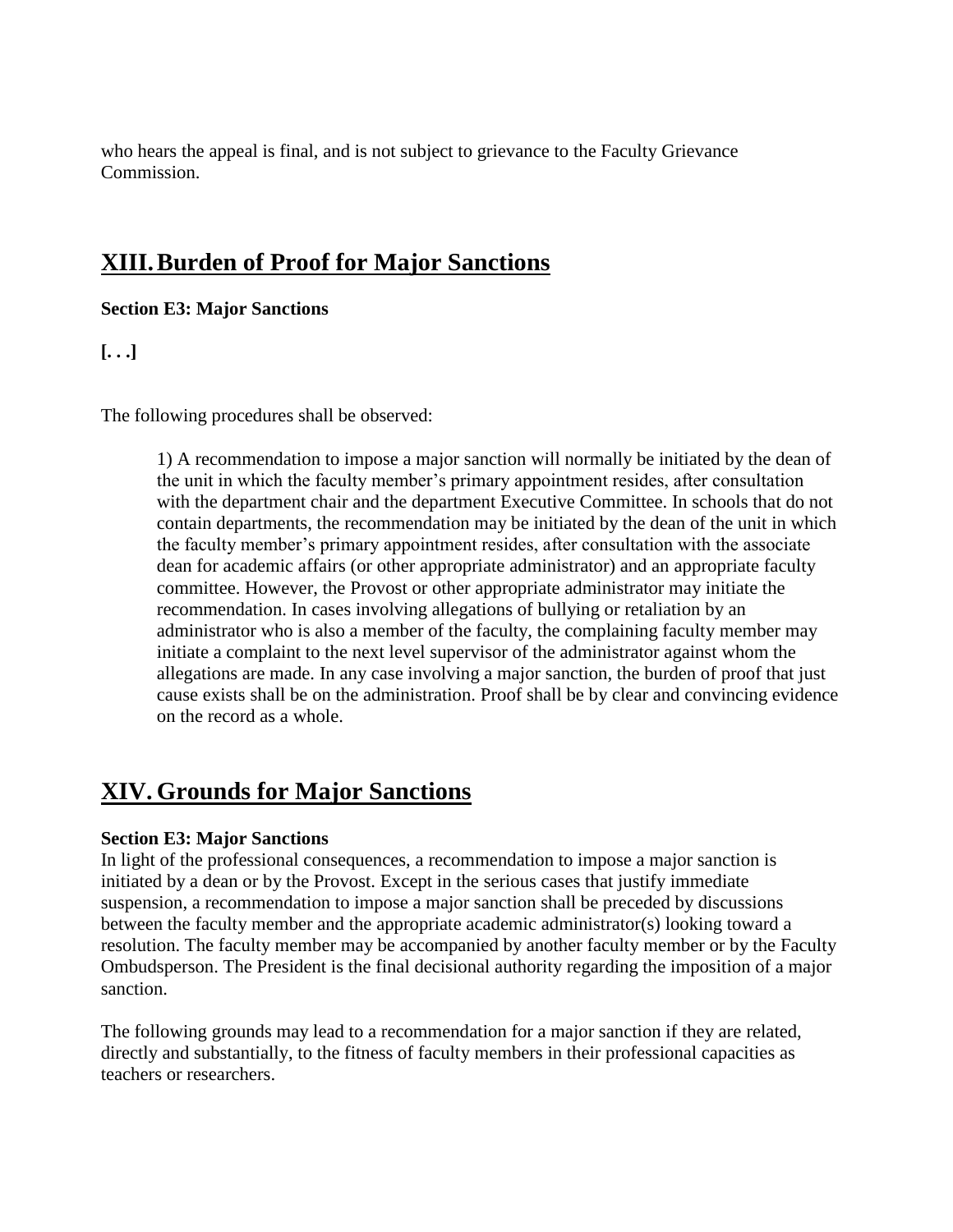# **XV. Statutory Discrimination**

#### **Chapter E: Disciplinary Matters**

The provisions of this chapter of the Faculty Handbook enumerate the grounds and procedures for disciplining faculty, including administrators who hold faculty positions. They provide notice to members of the University community of the basis for disciplining faculty and a process for resolving such matters that is intended to facilitate clear communication and graduated opportunities for correction and improvement. These provisions also provide a system for the timely resolution of disciplinary matters in order to facilitate the work and community of the University.

When an administrator receives information alleging that a faculty member, who the administrators supervises, failed to perform assigned duties, violated a University policy, or engaged in conduct that interferes with the effective operation of the unit or the university, the administrator should first speak with the faculty member to determine the veracity of the charge and its seriousness. However, in cases that involve alleged violations of the University's Title VII (Employee) Policy Against Sexual Harassment in the Workplace and/or Title IX (Student) Policy on Prohibited Sexual Harassment and Gender-Based Discrimination in Education Programs and Activities, the procedures for disciplinary action stated in the University's Title Vii and Title IX policies, up to and including suspension or termination, are followed instead of the procedures described in this section. The administrator is required to make the appropriate referral of such cases in a manner specified in the relevant policy.

## **XVI. Eligibility of Faculty Members to Initiate Grievances**

#### **F1.1 Eligibility of Faculty Members to Initiate Grievances**

The grievance process described here is available to full-time tenured and probationary tenuretrack faculty members and faculty in one of the Board-approved categories of non-tenured renewable term appointments.

Administrative officers who wish to contest actions affecting the terms and conditions of their administrative positions may not participate in the University's faculty grievance process. However, faculty members serving as administrative officers may utilize the grievance procedures if an action arises while they are serving as a regular member of the faculty and their position as a regular member of the faculty is affected by the action they seek to grieve.

For allegations that a faculty member has violated the University's Title VII (Employee) Policy Against Sexual Harassment in the Workplace, and/or Title IX (Student) Policy on Prohibited Sexual Harassment and Gender-Based Discrimination in Education Programs and Activities, the procedures in those policies for disciplinary action, up to and including suspension or termination, are followed instead of the procedures described in this section.